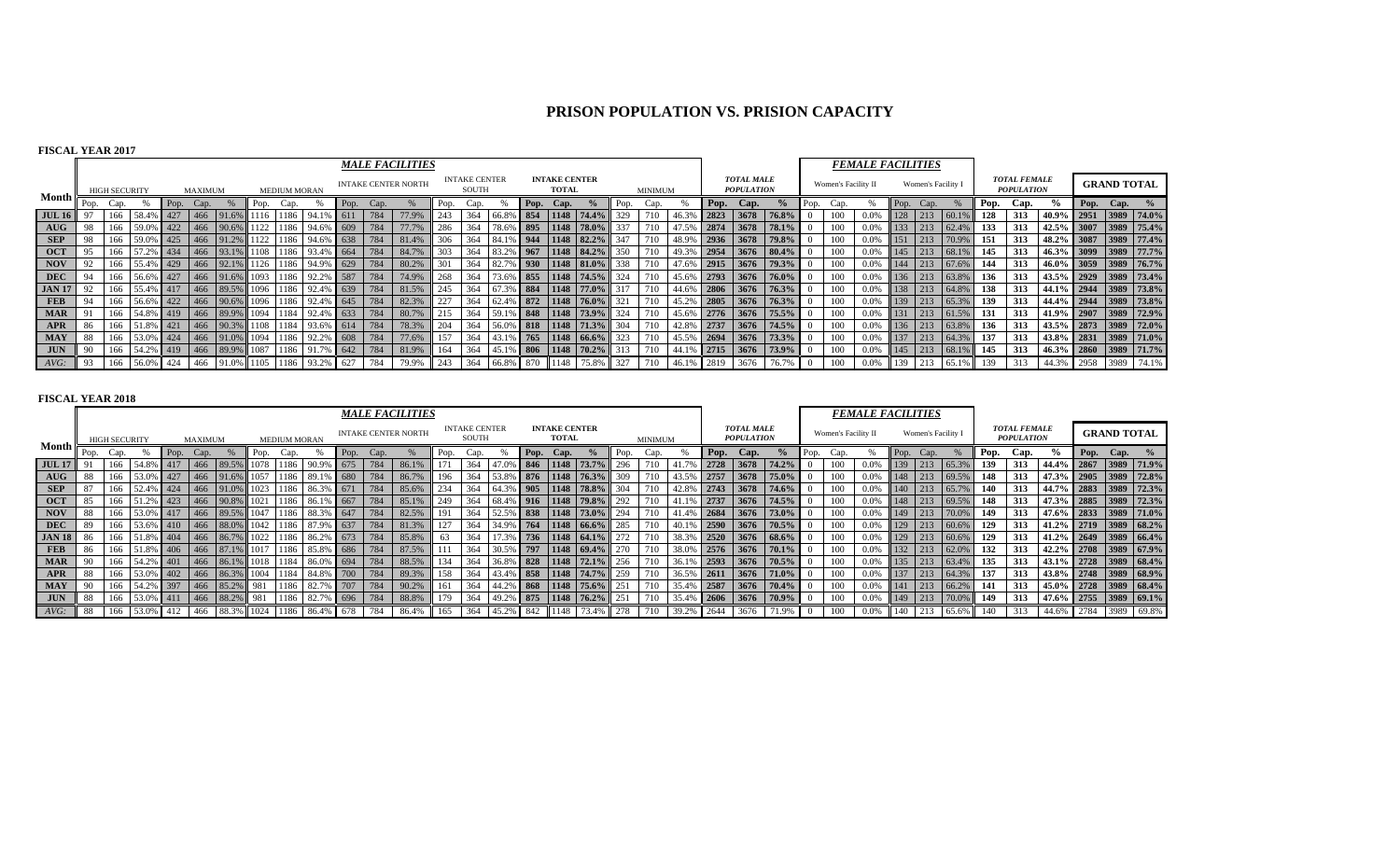## **FISCAL YEAR 2017**

|                                    |     |  |                      |    |                                          |                                                                                  |          |     |      |          |                  |                            |              |      | <b>MALE FACILITIES</b> |                                             |        |     |                     |     |                       |      |                     |    |      |       |      |    |                |      |     |                                                |          |                     | <b>FEMALE FACILITIES</b> |     |                 |                       |     |                                      |                              |
|------------------------------------|-----|--|----------------------|----|------------------------------------------|----------------------------------------------------------------------------------|----------|-----|------|----------|------------------|----------------------------|--------------|------|------------------------|---------------------------------------------|--------|-----|---------------------|-----|-----------------------|------|---------------------|----|------|-------|------|----|----------------|------|-----|------------------------------------------------|----------|---------------------|--------------------------|-----|-----------------|-----------------------|-----|--------------------------------------|------------------------------|
|                                    |     |  | <b>HIGH SECURITY</b> |    |                                          | <b>MAX</b>                                                                       |          |     |      |          | <b>MED MORAN</b> |                            |              |      | <b>INTAKE NORTH</b>    |                                             |        |     | <b>INTAKE SOUTH</b> |     |                       |      | <b>INTAKE TOTAL</b> |    |      |       |      |    | <b>MINIMUM</b> |      |     |                                                |          | Women's Facility II |                          |     |                 | Women's Facility I    |     |                                      |                              |
|                                    |     |  |                      |    |                                          | Month Sent AT CP Hold Total Sent A.T. C.P. Hold Total Sent AT CP Hold Total Sent |          |     |      |          |                  |                            |              | AT   | CP                     | Hold Total Sent                             |        |     |                     |     | AT CP Hold Total Sent | AT   |                     | CP | Hold | Total | Sent | AT |                | Hold |     | <b>TOTAL</b><br>Total MALE POP Sent            | CP<br>AT | Hold                | Total                    |     |                 | Sent AT CP Hold Total |     | <b>TOTAL</b><br><b>FEMALE</b><br>POP | <b>GRAND</b><br><b>TOTAL</b> |
| <b>JUL 16</b>                      |     |  |                      |    |                                          |                                                                                  |          | 427 |      |          |                  |                            | 270 L        | 333  |                        | 610                                         |        |     |                     | 243 | 360                   | 482  |                     |    |      | 853   | 329  |    |                |      | 329 | 2822                                           |          |                     |                          |     |                 | $\overline{0}$        | 128 | 128                                  | 2950                         |
| $\mathbf{A} \mathbf{U} \mathbf{G}$ |     |  |                      | 98 | 422                                      | $\Omega$                                                                         |          | 422 | 1122 |          |                  |                            | 260 341      |      |                        | 609                                         | 98     |     |                     | 286 | 358                   | 525  |                     |    |      | 895   | 337  |    |                |      | 337 | 2874                                           |          |                     |                          |     | $82 \ 50 \ 0$   |                       | 133 | 133                                  | 3007                         |
| <b>SEP</b>                         |     |  |                      | 98 | 425                                      | $\Omega$                                                                         |          | 425 |      | $\Omega$ |                  |                            | 269 361      |      |                        | 638                                         |        | 209 |                     |     | 361                   | 570  |                     |    |      | 943   | 347  |    |                |      | 347 | 2935                                           | -0       |                     |                          |     | $95 \ 54 \ 0$   |                       | 150 | 150                                  | 3085                         |
| <b>OCT</b>                         |     |  |                      | 95 | 434                                      |                                                                                  |          | 434 |      | $\Omega$ |                  |                            | 108 275 379  |      |                        | 664                                         |        | 200 |                     |     | 372                   | 579  |                     |    |      | 966   | 350  |    |                |      | 350 | 2953                                           |          |                     |                          |     | $90 \mid 53$    | $\theta$              | 144 | 144                                  | 3097                         |
| NOV                                | -88 |  |                      |    | 429                                      |                                                                                  | $\Omega$ | 429 | 1126 |          |                  |                            | 1126 250 367 |      |                        | 629                                         |        |     |                     |     | 335                   | 579  |                     |    |      | 930   | 338  |    |                |      | 338 | 2915                                           |          |                     |                          |     |                 | $\Omega$              | 144 | 144                                  | 3059                         |
| <b>DEC</b>                         |     |  |                      | 94 | 427                                      |                                                                                  |          | 427 | 1093 | $\Omega$ | $\Omega$         |                            | 1093 236 342 |      |                        | 588                                         |        |     |                     | 268 | 314                   | 528  |                     |    |      | 856   | 324  |    |                |      |     | 2794                                           |          |                     |                          |     | $94 \t 42 \t 0$ | $\Omega$              | 136 | 136                                  | 2930                         |
| <b>JAN 17</b> 88                   |     |  |                      |    | 417                                      |                                                                                  |          |     |      |          |                  |                            | 243 391      |      |                        | 640                                         | 57     |     |                     | 245 | 300                   | 571  |                     |    |      | 885   |      |    |                |      |     | 2807                                           |          |                     |                          |     |                 | $\Omega$              | 138 | 138                                  | 2945                         |
| FEB                                |     |  |                      |    | 422                                      |                                                                                  |          | 422 |      |          |                  |                            | 245 390      |      |                        | 644                                         |        |     |                     |     | 289                   | 564  |                     |    |      | 870   |      |    |                |      |     | 2803                                           |          |                     |                          |     |                 |                       | 138 | 138                                  | 2941                         |
| <b>MAR</b>                         | 88  |  |                      |    |                                          |                                                                                  |          | 419 |      |          |                  |                            | 1094 237 390 |      |                        | 633                                         | 56     |     |                     |     | 293                   | 539  |                     |    |      | 848   | 324  |    |                |      | 324 | 2777                                           |          |                     |                          |     |                 |                       | 131 | 131                                  | 2908                         |
| <b>APR</b>                         |     |  |                      |    | 421                                      |                                                                                  |          | 421 |      |          |                  |                            |              | 384  |                        |                                             | $\leq$ |     |                     |     |                       | 529  |                     |    | 12   | 817   | 304  |    |                |      |     | 2737                                           | - 0      |                     |                          | -84 |                 |                       | 136 | 136                                  | 2873                         |
| <b>MAY</b>                         |     |  |                      | 88 | 424                                      |                                                                                  |          |     |      |          |                  |                            |              | 375  |                        | 608                                         |        |     |                     |     | 254                   |      |                     |    |      | 765   |      |    |                |      |     | 2694                                           |          |                     |                          | 82  |                 |                       | 136 | 136                                  | 2830                         |
| <b>JUN</b>                         |     |  |                      | 90 | 419                                      |                                                                                  |          |     | 1087 |          |                  |                            |              | 1395 |                        |                                             |        |     |                     | 164 | 266                   | 526  |                     |    | 12   | 807   |      |    |                |      |     | 2716                                           |          |                     |                          |     | 78 60 0         |                       | 145 | 145                                  | 2861                         |
|                                    |     |  |                      |    |                                          |                                                                                  |          |     |      |          |                  |                            |              |      |                        |                                             |        |     |                     |     |                       |      |                     |    |      | 870   |      |    |                |      |     |                                                |          |                     |                          | 87  |                 |                       | 138 | 138                                  | 2957                         |
|                                    |     |  |                      |    | Sentenced Avg (includes Civil Purge) $=$ | 2314                                                                             |          |     |      |          |                  | Awaiting Trial $Avg = 594$ |              |      |                        | RI Pop Avg (sentenced $&$ Awaiting Trial) = |        |     |                     |     |                       | 2908 |                     |    |      |       |      |    |                |      |     | Detainee Avg ( $IMM + US$ Hold + Other Hold) = | 11       |                     |                          |     |                 |                       |     |                                      |                              |

 $\sim$ 

 $\sim$ 

|               |  |                      |     |                                        |            |                                            |      |                            |     |            |     | <b>MALE FACILITIES</b> |            |               |      |                                             |     |            |      |                     |      |       |      |                |          |                 |                                                |  |                     | <b>FEMALE FACILITIES</b> |    |                 |                    |                       |                                      |                              |
|---------------|--|----------------------|-----|----------------------------------------|------------|--------------------------------------------|------|----------------------------|-----|------------|-----|------------------------|------------|---------------|------|---------------------------------------------|-----|------------|------|---------------------|------|-------|------|----------------|----------|-----------------|------------------------------------------------|--|---------------------|--------------------------|----|-----------------|--------------------|-----------------------|--------------------------------------|------------------------------|
|               |  | <b>HIGH SECURITY</b> |     |                                        | <b>MAX</b> |                                            |      | <b>MED MORAN</b>           |     |            |     | <b>INTAKE NORTH</b>    |            |               |      | <b>INTAKE SOUTH</b>                         |     |            |      | <b>INTAKE TOTAL</b> |      |       |      | <b>MINIMUM</b> |          |                 |                                                |  | Women's Facility II |                          |    |                 | Women's Facility I |                       |                                      |                              |
|               |  |                      |     | Month Sent AT CP Hold Total Sent       |            | A.T. C.P. Hold Total Sent AT CP Hold Total |      |                            |     | ıl l Sent  | AT  | CP                     | Hold Total |               | Sent | AT CP Hold                                  |     | Total Sent | AT   | CP                  | Hold | Total | Sent |                | Hold     |                 | <b>TOTAL</b><br>Total MALE POP Sent            |  | CP Hold             | Total                    |    |                 |                    | Sent AT CP Hold Total | <b>TOTAL</b><br><b>FEMALE</b><br>POP | <b>GRAND</b><br><b>TOTAL</b> |
| <b>JUL 17</b> |  |                      |     |                                        |            |                                            |      |                            |     | 246        |     |                        | 11         |               |      |                                             |     | 265        | 566  |                     | 13   | 846   | 296  |                | $\Omega$ | 296             | 2728                                           |  |                     |                          |    |                 |                    | 139                   | 139                                  | 2867                         |
| AUG           |  |                      | -88 |                                        |            | 427                                        |      |                            |     | 232        | 435 |                        |            | $11 \t 680$   | 28   |                                             | 197 | $260$      | 602  |                     | 12   | 877   | 309  |                | $\Omega$ | 309             | 2758                                           |  |                     |                          |    | 84 59           | $\Omega$           | 148                   | 148                                  | 2906                         |
| <b>SEP</b>    |  |                      |     | 424                                    |            |                                            |      |                            |     | 260        | 399 |                        |            | $10 \mid 671$ | 46   |                                             | 234 | 306        | 584  |                     | 12   | 905   | 304  |                |          | 304             | 2743                                           |  |                     |                          |    | 87 48 0         | -6                 | 141                   | 141                                  | 2884                         |
| <b>OCT</b>    |  |                      |     | 423                                    |            |                                            |      |                            |     | $1 \, 315$ | 341 |                        | 10         | 667           | 20   |                                             | 249 | 335        | 568  |                     | 11   | 916   | 292  |                |          | 292             | 2737                                           |  |                     |                          | 91 | 52 <sub>1</sub> | $\Omega$           | 147                   | 147                                  | 2884                         |
| <b>NOV</b>    |  |                      |     |                                        |            |                                            |      |                            |     | 280        | 355 |                        |            |               |      |                                             | 190 | 288        | 536  |                     | 10   | 837   | 294  |                |          | 294             | 2683                                           |  |                     |                          | 90 |                 |                    | 149                   | 149                                  | 2832                         |
| DEC           |  |                      |     |                                        |            |                                            |      |                            |     | 251        | 372 |                        | 13         |               |      |                                             |     | 258        | 491  |                     | 14   | 765   |      |                |          | 285             | 2591                                           |  |                     |                          |    |                 |                    | 129                   | 129                                  | 2720                         |
| <b>JAN 18</b> |  |                      |     | 404                                    |            |                                            |      |                            |     | 219        | 440 |                        | 14         | 673           |      |                                             |     | 229        | 491  |                     | 14   | 735   |      |                |          | 272             | 2519                                           |  |                     |                          |    |                 |                    | 128                   | 128                                  | 2647                         |
| <b>FEB</b>    |  |                      |     | 406                                    | $\Omega$   |                                            |      |                            |     | 239        | 431 |                        |            | 16 686        | 14   |                                             |     | 253        | 527  |                     | 16   | 797   |      |                |          | 270             | 2576                                           |  |                     |                          | 81 | 45              |                    | 131                   | 131                                  | 2707                         |
| <b>MAR</b>    |  |                      |     |                                        |            |                                            |      |                            |     | 261        | 421 |                        | 11         | $-1694$       |      |                                             |     | 278        | 536  |                     | 11   | 828   | 256  |                |          | 256             | 2593                                           |  |                     |                          | 81 |                 |                    | 135                   | 135                                  | 2728                         |
| APR           |  |                      |     | 402                                    |            |                                            |      |                            |     | 255        |     |                        |            |               |      |                                             | 157 | 274        | 565  |                     | 13   | 857   | 259  |                | $\Omega$ | 259             | 2610                                           |  |                     |                          | 88 |                 |                    | 138                   | 138                                  | 2748                         |
| <b>MAY</b>    |  |                      |     | 397                                    |            | 397                                        | 98   |                            | 981 | 261        | 426 |                        |            |               |      |                                             | 162 | 278        | 567  |                     | 19   | 869   |      |                |          | 25 <sup>2</sup> | 2588                                           |  |                     |                          |    | 86 55           | $\overline{0}$     | 141                   | 141                                  | 2729                         |
| <b>JUN</b>    |  |                      | 88  | 411                                    |            | 411                                        | 981  |                            | 981 | 253        | 426 |                        | 14         | 695           |      |                                             | 178 | 274        | 580  |                     | 16   | 873   | 251  |                | $\Omega$ | 251             | 2604                                           |  |                     |                          |    | 88 60           | $\overline{0}$     | 149                   | 149                                  | 2753                         |
| AVG:          |  |                      |     | 412                                    |            |                                            | 1067 |                            |     | 256        | 408 |                        | 12         | 678           | 19   |                                             | 164 | 275        | 551  |                     |      | 842   | 278  |                |          | 278             | 2644                                           |  |                     |                          | 84 | 52              |                    | 140                   | 140                                  | 2784                         |
|               |  |                      |     | Sentenced Avg (includes Civil Purge) = | 2204       |                                            |      | Awaiting Trial $Avg = 606$ |     |            |     |                        |            |               |      | RI Pop Avg (sentenced & Awaiting Trial) $=$ |     |            | 2810 |                     |      |       |      |                |          |                 | Detainee Avg ( $IMM + US$ Hold + Other Hold) = |  |                     |                          |    |                 |                    |                       |                                      |                              |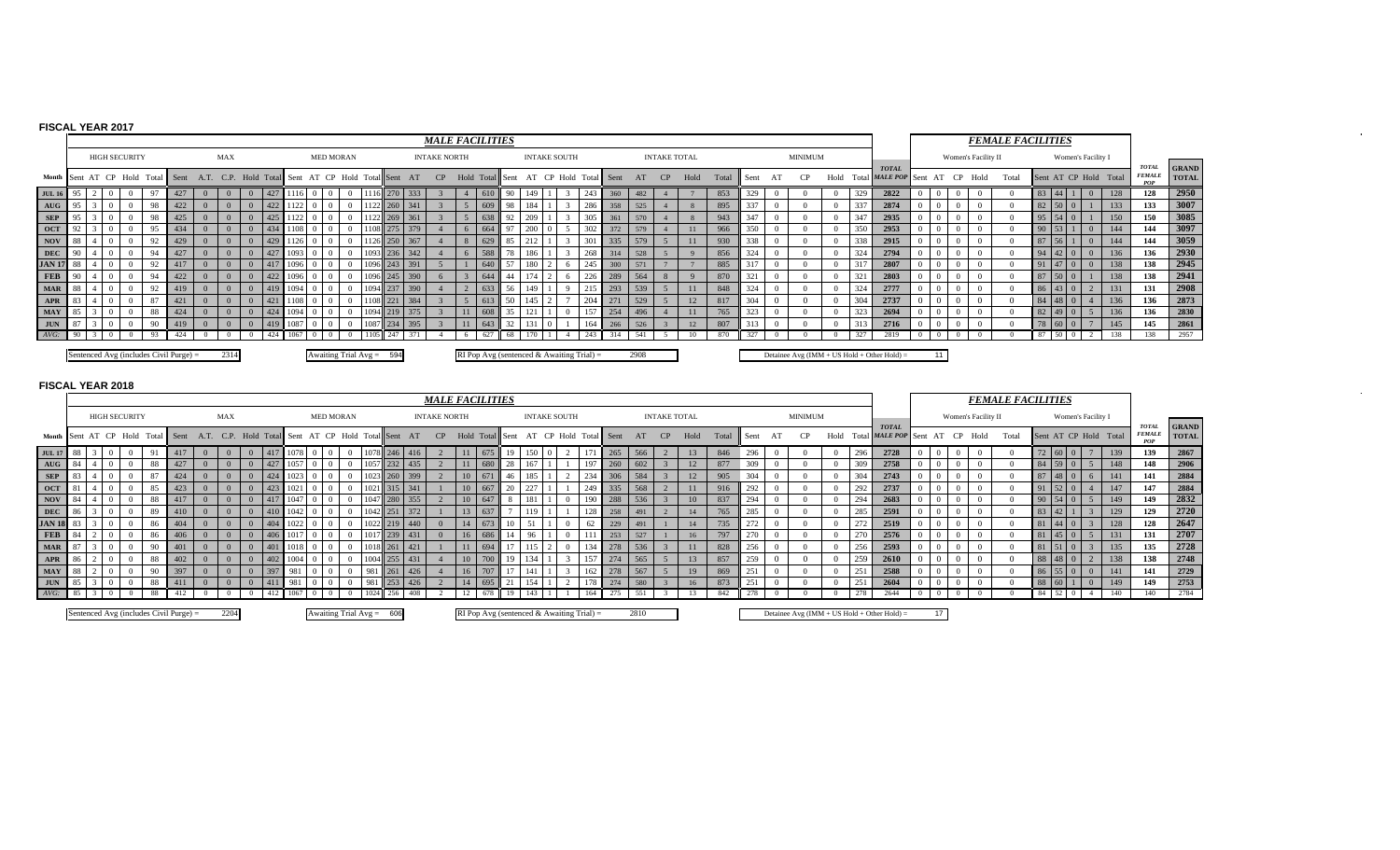#### **FISCAL YEAR 2017**

|               |           |                   |                | <b>MALE POPULATION</b> |    |                | <b>TOTAL</b>        |               |
|---------------|-----------|-------------------|----------------|------------------------|----|----------------|---------------------|---------------|
| Month         | Sentenced | Awaiting<br>Trial | Civil<br>Purge | Immigration U.S. Hold  |    | Other<br>Hold* | <b>MALE</b><br>POP. | Month         |
| <b>JUL 16</b> | 2327      | 484               | 4              | $\Omega$               | 6  | 1              | 2822                | <b>JUL 16</b> |
| AUG           | 2336      | 527               | $\overline{4}$ | $\Omega$               | 6  | 1              | 2874                | <b>AUG</b>    |
| <b>SEP</b>    | 2350      | 574               | $\overline{4}$ | $\Omega$               | 8  | 1              | 2937                | <b>SEP</b>    |
| <b>OCT</b>    | 2357      | 582               | 5              | $\mathbf{0}$           | 10 | 1              | 2955                | <b>OCT</b>    |
| <b>NOV</b>    | 2315      | 583               | 5              | $\Omega$               | 8  | 3              | 2914                | <b>NOV</b>    |
| <b>DEC</b>    | 2247      | 532               | $\overline{4}$ | $\Omega$               | 6  | 3              | 2792                | <b>DEC</b>    |
| <b>JAN 17</b> | 2218      | 575               | $\tau$         | $\mathbf{0}$           | 6  | 1              | 2807                | <b>JAN 17</b> |
| <b>FEB</b>    | 2219      | 568               | 9              | $\Omega$               | 7  | 3              | 2806                | <b>FEB</b>    |
| <b>MAR</b>    | 2217      | 542               | 6              | $\Omega$               | 10 | 1              | 2776                | <b>MAR</b>    |
| <b>APR</b>    | 2187      | 533               | 5              | $\Omega$               | 10 | $\mathfrak{2}$ | 2737                | <b>APR</b>    |
| <b>MAY</b>    | 2180      | 499               | $\overline{4}$ | $\Omega$               | 10 | $\overline{c}$ | 2695                | <b>MAY</b>    |
| <b>JUN</b>    | 2171      | 529               | 3              | $\Omega$               | 11 | 1              | 2715                | <b>JUN</b>    |
| AVG:          | 2260      | 544               | 5              | $\theta$               | 8  | $\overline{c}$ | 2819                | AVG:          |

|                         | MALE POPULATION |                       |                |                | <b>TOTAL</b>        |               |           |                   |                | <b>FEMALE POPULATION</b> |                |                | <b>TOTAL</b>          |               | Total     | Tota<br>Awaiti |
|-------------------------|-----------------|-----------------------|----------------|----------------|---------------------|---------------|-----------|-------------------|----------------|--------------------------|----------------|----------------|-----------------------|---------------|-----------|----------------|
| ting<br>al              | Civil<br>Purge  | Immigration U.S. Hold |                | Other<br>Hold* | <b>MALE</b><br>POP. | Month         | Sentenced | Awaiting<br>Trial | Civil<br>Purge | Immigration U.S. Hold    |                | Other<br>Hold* | <b>FEMALE</b><br>POP. | Month         | Sentenced | Trial          |
| 4                       | 4               | $\Omega$              | 6              |                | 2822                | <b>JUL 16</b> | 83        | 44                |                | $\Omega$                 | $\mathbf{0}$   | $\mathbf{0}$   | 128                   | <b>JUL 16</b> | 2410      | 528            |
|                         | 4               | $\Omega$              | 6              |                | 2874                | AUG           | 82        | 50                | $\Omega$       | $\Omega$                 | $\Omega$       |                | 133                   | AUG           | 2418      | 577            |
| 4                       | 4               | $\Omega$              | 8              |                | 2937                | <b>SEP</b>    | 95        | 54                | $\Omega$       | $\Omega$                 | $\Omega$       |                | 150                   | <b>SEP</b>    | 2445      | 628            |
| ◠                       | 5               | $\Omega$              | 10             |                | 2955                | <b>OCT</b>    | 90        | 53                |                | $\Omega$                 | $\mathbf{0}$   | $\mathbf{0}$   | 144                   | <b>OCT</b>    | 2447      | 635            |
| $\overline{\mathbf{3}}$ | 5               | $\Omega$              | 8              | 3              | 2914                | <b>NOV</b>    | 87        | 56                |                | $\mathbf{0}$             | $\mathbf{0}$   | $\mathbf{0}$   | 144                   | <b>NOV</b>    | 2402      | 638            |
| o                       | 4               | $\Omega$              | 6              | 3              | 2792                | <b>DEC</b>    | 94        | 42                | $\Omega$       | $\Omega$                 | $\mathbf{0}$   | $\Omega$       | 136                   | <b>DEC</b>    | 2341      | 574            |
| 5                       | $\overline{7}$  | $\Omega$              | 6              |                | 2807                | <b>JAN 17</b> | 91        | 47                | $\Omega$       | $\Omega$                 | $\mathbf{0}$   | $\mathbf{0}$   | 138                   | <b>JAN 17</b> | 2309      | 622            |
| 8                       | 9               | $\Omega$              | $\overline{7}$ | 3              | 2806                | <b>FEB</b>    | 87        | 50                | $\mathbf{0}$   | $\Omega$                 |                | $\mathbf{0}$   | 138                   | <b>FEB</b>    | 2306      | 618            |
| ◠                       | 6               | $\Omega$              | 10             |                | 2776                | <b>MAR</b>    | 86        | 43                | $\Omega$       | $\Omega$                 | $\overline{2}$ | $\Omega$       | 131                   | <b>MAR</b>    | 2303      | 585            |
|                         | 5               | $\Omega$              | 10             | 2              | 2737                | <b>APR</b>    | 84        | 48                | $\Omega$       | $\Omega$                 | 4              | $\Omega$       | 136                   | <b>APR</b>    | 2271      | 581            |
| Q                       | 4               | $\Omega$              | 10             | 2              | 2695                | <b>MAY</b>    | 82        | 49                | $\Omega$       | $\Omega$                 | 5              | $\mathbf{0}$   | 136                   | <b>MAY</b>    | 2262      | 548            |
| Q                       | 3               | $\Omega$              | 11             |                | 2715                | <b>JUN</b>    | 78        | 60                | $\Omega$       | $\Omega$                 | 7              | $\mathbf{0}$   | 145                   | <b>JUN</b>    | 2249      | 589            |
|                         | 5               | 0                     | 8              | $\overline{c}$ | 2819                | AVG:          | 87        | 50                | 0              | 0                        | 2              | 0              | 138                   | AVG:          | 2347      | 594            |

|    |                      |                   |                | <b>MALE POPULATION</b> |    |                            | <b>TOTAL</b>        |               |                        |                   |               | <b>FEMALE POPULATION</b> |                            | <b>TOTAL</b>          |               | Total     | Total | Awaiting Total Civil Purge | Total       | Total<br>U.S. | Total<br>Other | GRAND        |
|----|----------------------|-------------------|----------------|------------------------|----|----------------------------|---------------------|---------------|------------------------|-------------------|---------------|--------------------------|----------------------------|-----------------------|---------------|-----------|-------|----------------------------|-------------|---------------|----------------|--------------|
|    | <b>1th</b> Sentenced | Awaiting<br>Trial | Civil<br>Purge | Immigration U.S. Hold  |    | Other<br>Hold <sup>3</sup> | <b>MALE</b><br>POP. |               | <b>Month</b> Sentenced | Awaiting<br>Trial | Civi<br>Purge | Immigration U.S. Hold    | Other<br>Hold <sup>*</sup> | <b>FEMALE</b><br>POP. | <b>Month</b>  | Sentenced | Trial |                            | Immigration | Hold          | Hold*          | <b>TOTAL</b> |
| 16 | 2327                 | 484               |                |                        |    |                            | 2822                | JUL16         | 83                     | 44                |               |                          |                            | 128                   | <b>JUL 16</b> | 2410      | 528   |                            |             |               |                | 2950         |
|    | 2336                 | 527               |                |                        |    |                            | 2874                | AUG           | 82                     | 50                |               |                          |                            | 133                   | <b>AUG</b>    | 2418      | 577   |                            |             |               |                | 3007         |
|    | 2350                 | 574               |                | 0                      |    |                            | 2937                | <b>SEP</b>    | 95                     | 54                |               |                          |                            | 150                   | <b>SEP</b>    | 2445      | 628   |                            |             |               |                | 3087         |
|    | 2357                 | 582               |                |                        | 10 |                            | 2955                | <b>OCT</b>    | 90                     | 53                |               |                          |                            | 144                   | <b>OCT</b>    | 2447      | 635   |                            | $\Omega$    |               |                | 3099         |
|    | 2315                 | 583               |                | 0                      |    |                            | 2914                | <b>NOV</b>    | 87                     | 56                |               |                          | $^{\circ}$                 | 144                   | <b>NOV</b>    | 2402      | 638   |                            |             |               |                | 3056         |
|    | 2247                 | 532               |                |                        |    |                            | 2792                | <b>DEC</b>    | 94                     | 42                |               |                          |                            | 136                   | <b>DEC</b>    | 2341      | 574   |                            |             |               |                | 2929         |
|    | 2218                 | 575               |                |                        |    |                            | 2807                | <b>JAN 17</b> | 91                     | 47                |               |                          |                            | 138                   | <b>JAN 17</b> | 2309      | 622   |                            | $\Omega$    |               |                | 2945         |
|    | 2219                 | 568               |                | $\Omega$               |    |                            | 2806                | <b>FEB</b>    | 87                     | 50                | $\Omega$      |                          |                            | 138                   | <b>FEB</b>    | 2306      | 618   |                            | $\Omega$    |               |                | 2944         |
|    | 2217                 | 542               |                | 0                      | 10 |                            | 2776                | <b>MAR</b>    | 86                     | 43                | $\Omega$      |                          | $^{\circ}$                 | 131                   | <b>MAR</b>    | 2303      | 585   |                            | $^{\circ}$  | 12            |                | 2907         |
|    | 2187                 | 533               |                |                        | 10 |                            | 2737                | <b>APR</b>    | 84                     | 48                | $\Omega$      |                          | $^{\circ}$                 | 136                   | <b>APR</b>    | 2271      | 581   |                            | $\Omega$    | 14            |                | 2873         |
|    | 2180                 | 499               |                | 0                      | 10 |                            | 2695                | <b>MAY</b>    | 82                     | 49                |               |                          |                            | 136                   | <b>MAY</b>    | 2262      | 548   |                            | $\Omega$    | 15            |                | 2831         |
|    | 2171                 | 529               |                | $^{\circ}$             |    |                            | 2715                | <b>JUN</b>    | 78                     | 60                | $\Omega$      |                          |                            | 145                   | <b>JUN</b>    | 2249      | 589   |                            | $^{\circ}$  | 18            |                | 2860         |
|    | 2260                 | 544               |                |                        |    |                            | 2819                | AVG:          |                        | 50                |               |                          |                            | 138                   | AVG:          | 2347      | 594   |                            |             |               |                | 2957         |

|               |           |                   |                | <b>MALE POPULATION</b> |                    |                | <b>TOTAL</b>        |
|---------------|-----------|-------------------|----------------|------------------------|--------------------|----------------|---------------------|
| <b>Month</b>  | Sentenced | Awaiting<br>Trial | Civil<br>Purge | Immigration            | U.S. Hold          | Other<br>Hold* | <b>MALE</b><br>POP. |
| <b>JUL 17</b> | 2144      | 568               | $\overline{c}$ | $\Omega$               | 13                 | 1              | 2728                |
| AUG           | 2136      | 606               | 3              | $\Omega$               | 11                 | 1              | 2757                |
| <b>SEP</b>    | 2140      | 588               | $\overline{c}$ | $\Omega$               | 9                  | $\overline{c}$ | 2741                |
| <b>OCT</b>    | 2151      | 572               | 3              | $\Omega$               | $\mathbf{\hat{z}}$ | 3              | 2737                |
| <b>NOV</b>    | 2130      | 540               | 3              | $\Omega$               | 8                  | 1              | 2682                |
| <b>DEC</b>    | 2080      | 494               | $\overline{c}$ | $\Omega$               | 11                 | 3              | 2590                |
| <b>JAN 18</b> | 2010      | 494               | 1              | $\Omega$               | 12                 | 3              | 2520                |
| <b>FEB</b>    | 2030      | 529               | $\overline{c}$ | $\Omega$               | 13                 | 3              | 2577                |
| <b>MAR</b>    | 2039      | 539               | 3              | $\Omega$               | 8                  | 3              | 2592                |
| <b>APR</b>    | 2025      | 567               | 5              | $\Omega$               | 11                 | $\overline{c}$ | 2610                |
| <b>MAY</b>    | 1994      | 569               | 4              | $\Omega$               | 13                 | 6              | 2586                |
| <b>JUN</b>    | 2003      | 584               | 3              | $\Omega$               | 13                 | 3              | 2606                |
| AVG:          | 2074      | 554               | 3              | $\theta$               | 11                 | 3              | 2644                |

|               |                 |                   |                | <b>MALE POPULATION</b> |             |                | <b>TOTAL</b> |               |                        |                   |                | <b>FEMALE POPULATION</b> |              |                | <b>TOTAL</b>          |               | Total    |
|---------------|-----------------|-------------------|----------------|------------------------|-------------|----------------|--------------|---------------|------------------------|-------------------|----------------|--------------------------|--------------|----------------|-----------------------|---------------|----------|
|               | Month Sentenced | Awaiting<br>Trial | Civil<br>Purge | Immigration U.S. Hold  |             | Other<br>Hold* | MALE<br>POP. |               | <b>Month</b> Sentenced | Awaiting<br>Trial | Civil<br>Purge | Immigration U.S. Hold    |              | Other<br>Hold* | <b>FEMALE</b><br>POP. | Month         | Sentence |
| <b>JUL 17</b> | 2144            | 568               | $\overline{c}$ | $\Omega$               | 13          |                | 2728         | <b>JUL 17</b> | 72                     | 60                | $\overline{0}$ |                          | 6            |                | 138                   | <b>JUL 17</b> | 2216     |
| <b>AUG</b>    | 2136            | 606               | 3              | $\Omega$               | 11          |                | 2757         | AUG           | 84                     | 59                | $\Omega$       | $\Omega$                 |              |                | 148                   | AUG           | 2220     |
| <b>SEP</b>    | 2140            | 588               | $\overline{c}$ | $\Omega$               | $\mathbf Q$ | $\overline{c}$ | 2741         | <b>SEP</b>    | 87                     | 48                | $\mathbf{0}$   | 0                        | 6            |                | 141                   | <b>SEP</b>    | 2227     |
| <b>OCT</b>    | 2151            | 572               | 3              | $\Omega$               | 8           | 3              | 2737         | <b>OCT</b>    | 91                     | 52                | $\Omega$       | $\Omega$                 | 4            |                | 147                   | <b>OCT</b>    | 2242     |
| <b>NOV</b>    | 2130            | 540               | 3              | $\Omega$               | 8           |                | 2682         | <b>NOV</b>    | 90                     | 54                | $\Omega$       | $\Omega$                 | 5            | 0              | 149                   | <b>NOV</b>    | 2220     |
| <b>DEC</b>    | 2080            | 494               | $\mathcal{D}$  | $\Omega$               | 11          | 3              | 2590         | <b>DEC</b>    | 83                     | 42                |                | 0                        | $\mathbf{3}$ |                | 129                   | <b>DEC</b>    | 2163     |
| <b>JAN 18</b> | 2010            | 494               |                | $\mathbf{0}$           | 12          | 3              | 2520         | <b>JAN 18</b> | 81                     | 44                | $\mathbf{0}$   | $\Omega$                 | 3            |                | 128                   | <b>JAN 18</b> | 2091     |
| <b>FEB</b>    | 2030            | 529               | $\overline{c}$ | $\Omega$               | 13          | 3              | 2577         | <b>FEB</b>    | 81                     | 45                | $\Omega$       | 0                        | 4            | $\sim$         | 132                   | <b>FEB</b>    | 2111     |
| <b>MAR</b>    | 2039            | 539               | 3              | $\Omega$               | 8           | 3              | 2592         | <b>MAR</b>    | 81                     | 51                | $\Omega$       | 0                        | 3            |                | 136                   | <b>MAR</b>    | 2120     |
| <b>APR</b>    | 2025            | 567               | 5              | $\mathbf{0}$           | 11          | 2              | 2610         | <b>APR</b>    | 88                     | 48                | $\Omega$       | $\Omega$                 |              |                | 138                   | <b>APR</b>    | 2113     |
| <b>MAY</b>    | 1994            | 569               | 4              | $\Omega$               | 13          | 6              | 2586         | <b>MAY</b>    | 86                     | 55                | $\Omega$       | $\Omega$                 | $\Omega$     |                | 141                   | <b>MAY</b>    | 2080     |
| <b>JUN</b>    | 2003            | 584               | 3              | $\mathbf{0}$           | 13          | 3              | 2606         | <b>JUN</b>    | 88                     | 60                |                | $\theta$                 | $\Omega$     |                | 149                   | <b>JUN</b>    | 2091     |
| $AVG$ :       | 2074            | 554               | 3              | $\theta$               | 11          |                | 2644         | $AVG$ :       | 84                     | 52                | 0              |                          | э            | $\theta$       | 140                   | $AVG$ :       | 2158     |

|    |                      |                   |                | <b>MALE POPULATION</b> |    |                            | <b>TOTAL</b>        |               |                 |                   |                | <b>FEMALE POPULATION</b> |                | <b>TOTAL</b>          |               | Total     | Total | Awaiting Total Civil Purge | Total       | Total<br>U.S. | Total<br>Other | <b>GRAND</b> |
|----|----------------------|-------------------|----------------|------------------------|----|----------------------------|---------------------|---------------|-----------------|-------------------|----------------|--------------------------|----------------|-----------------------|---------------|-----------|-------|----------------------------|-------------|---------------|----------------|--------------|
|    | <b>1th</b> Sentenced | Awaiting<br>Trial | Civil<br>Purge | Immigration U.S. Hold  |    | Other<br>Hold <sup>*</sup> | <b>MALE</b><br>POP. |               | Month Sentenced | Awaiting<br>Trial | Civil<br>Purge | Immigration U.S. Hold    | Other<br>Hold* | <b>FEMALE</b><br>POP. | Month         | Sentenced | Trial |                            | Immigration | Hold          | Hold*          | <b>TOTAL</b> |
| 17 | 2144                 | 568               |                |                        | 13 |                            | 2728                | <b>JUL 17</b> | 72              | 60                |                |                          |                | 138                   | <b>JUL 17</b> | 2216      | 628   |                            |             | 19            |                | 2866         |
|    | 2136                 | 606               |                |                        |    |                            | 2757                | AUG           | 84              | 59                |                |                          |                | 148                   | AUG           | 2220      | 665   |                            |             | h             |                | 2905         |
|    | 2140                 | 588               |                |                        |    |                            | 2741                | <b>SEP</b>    | 87              | 48                |                |                          |                | 141                   | <b>SEP</b>    | 2227      | 636   |                            |             |               |                | 2882         |
|    | 2151                 | 572               |                |                        |    |                            | 2737                | <b>OCT</b>    | 91              | 52                |                |                          |                | 147                   | <b>OCT</b>    | 2242      | 624   |                            | $\Omega$    |               |                | 2884         |
|    | 2130                 | 540               |                |                        |    |                            | 2682                | <b>NOV</b>    | 90              | 54                |                |                          |                | 149                   | <b>NOV</b>    | 2220      | 594   |                            | $\Omega$    | 13            |                | 2831         |
|    | 2080                 | 494               |                |                        |    |                            | 2590                | <b>DEC</b>    | 83              | 42                |                |                          |                | 129                   | <b>DEC</b>    | 2163      | 536   |                            |             |               |                | 2719         |
| 18 | 2010                 | 494               |                | $^{\circ}$             | 12 |                            | 2520                | <b>JAN 18</b> | 81              | 44                |                |                          |                | 128                   | <b>JAN 18</b> | 2091      | 538   |                            |             |               |                | 2648         |
|    | 2030                 | 529               |                |                        | 13 |                            | 2577                | <b>FEB</b>    | 81              | 45                |                |                          |                | 132                   | <b>FEB</b>    | 2111      | 574   |                            | $\Omega$    |               |                | 2709         |
|    | 2039                 | 539               |                |                        |    |                            | 2592                | <b>MAR</b>    | 81              | 51                |                |                          |                | 136                   | <b>MAR</b>    | 2120      | 590   |                            | $\Omega$    |               |                | 2728         |
|    | 2025                 | 567               |                |                        |    |                            | 2610                | <b>APR</b>    | 88              | 48                |                |                          |                | 138                   | <b>APR</b>    | 2113      | 615   |                            |             |               |                | 2748         |
|    | 1994                 | 569               |                | $^{\circ}$             | 13 |                            | 2586                | <b>MAY</b>    | 86              | 55                |                |                          |                | 141                   | <b>MAY</b>    | 2080      | 624   |                            | $\Omega$    |               |                | 2727         |
|    | 2003                 | 584               |                |                        | 13 |                            | 2606                | <b>JUN</b>    | 88              | 60                |                |                          |                | 149                   | <b>JUN</b>    | 2091      | 644   |                            |             |               |                | 2755         |
|    | 2074                 | 554               |                |                        |    |                            | 2644                | $AVG$ :       | 84              | 52                |                |                          |                | 140                   | AVG:          | 2158      | 606   |                            |             |               |                | 2784         |